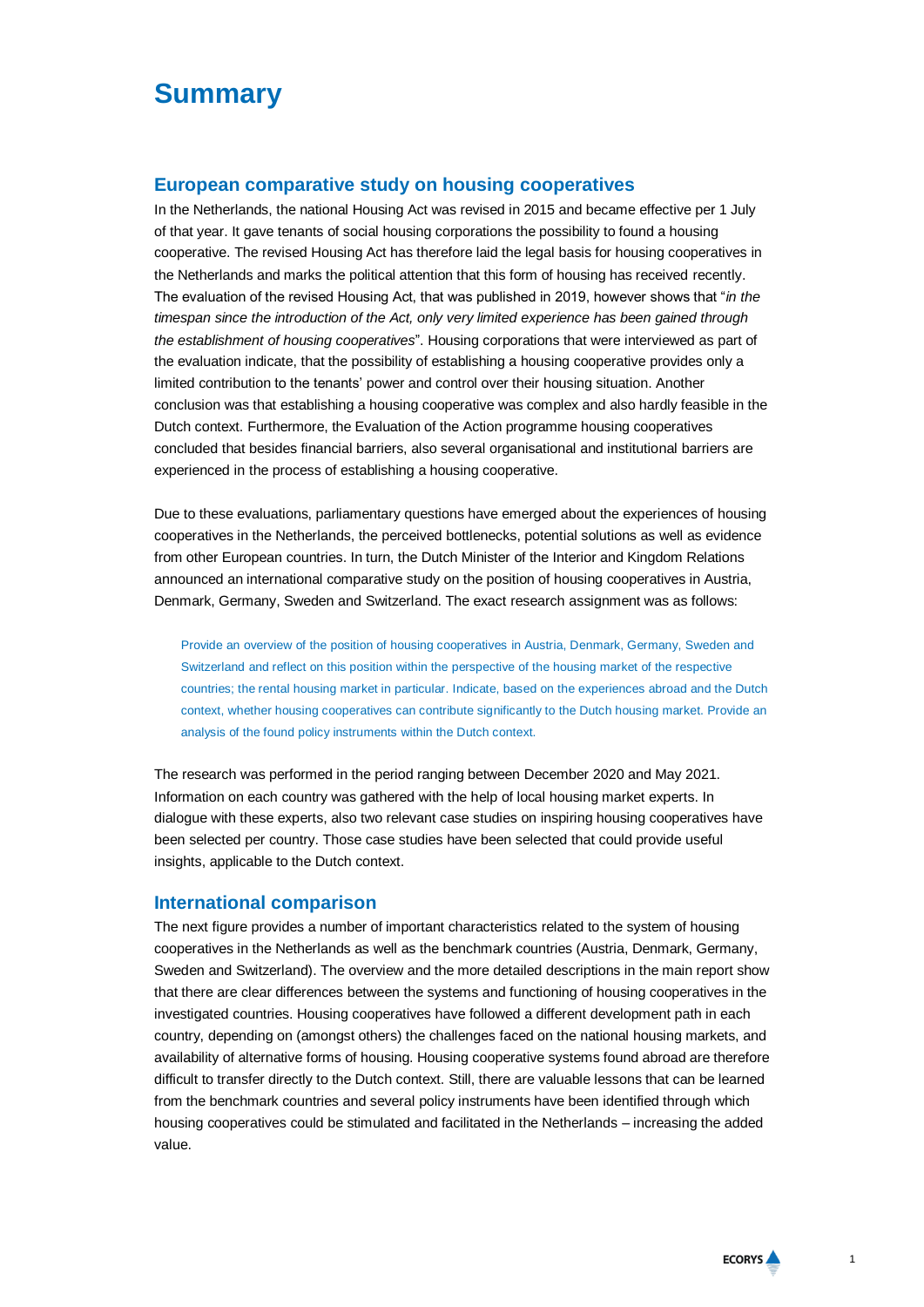The main conclusions on the added value of housing cooperatives for the Netherlands as well as available and applicable policy instruments are presented in the following sections. Lastly, a couple of relevant aspects from the international comparison are explained, since these provide the basis for the mentioned conclusions.



### **Figure 1 Overview of national housing cooperative systems**

## **Added value of housing cooperatives for the Netherlands**

The added value of housing cooperatives for the Netherlands has been assessed in the context of four national policy needs: affordability of housing, availability of housing, control (over the own housing situation) and community building.

Historically, one of the main aims of housing cooperatives is to provide a solution to the lack of housing opportunities that various target groups were facing. This can relate to different challenges, including the price level, desired type of real estate or the mode of community building and sociability. Looking specifically at the availability of affordable housing, the added value of housing cooperatives currently remains limited – due to the relatively small amount of housing cooperatives in the Netherlands. In the Netherlands, social housing



corporations largely contribute to the supply of affordable housing for the low incomes – and increasingly also for the middle income groups. The stock of dwellings owned by social housing corporations amounts to roughly 2,3 million in the Netherlands. Because of this, it is not to be expected that housing cooperatives will largely contribute to the availability of affordable housing in the Netherlands – the country already has a system (i.e. social housing corporations) that can meet the needs on a bigger scale.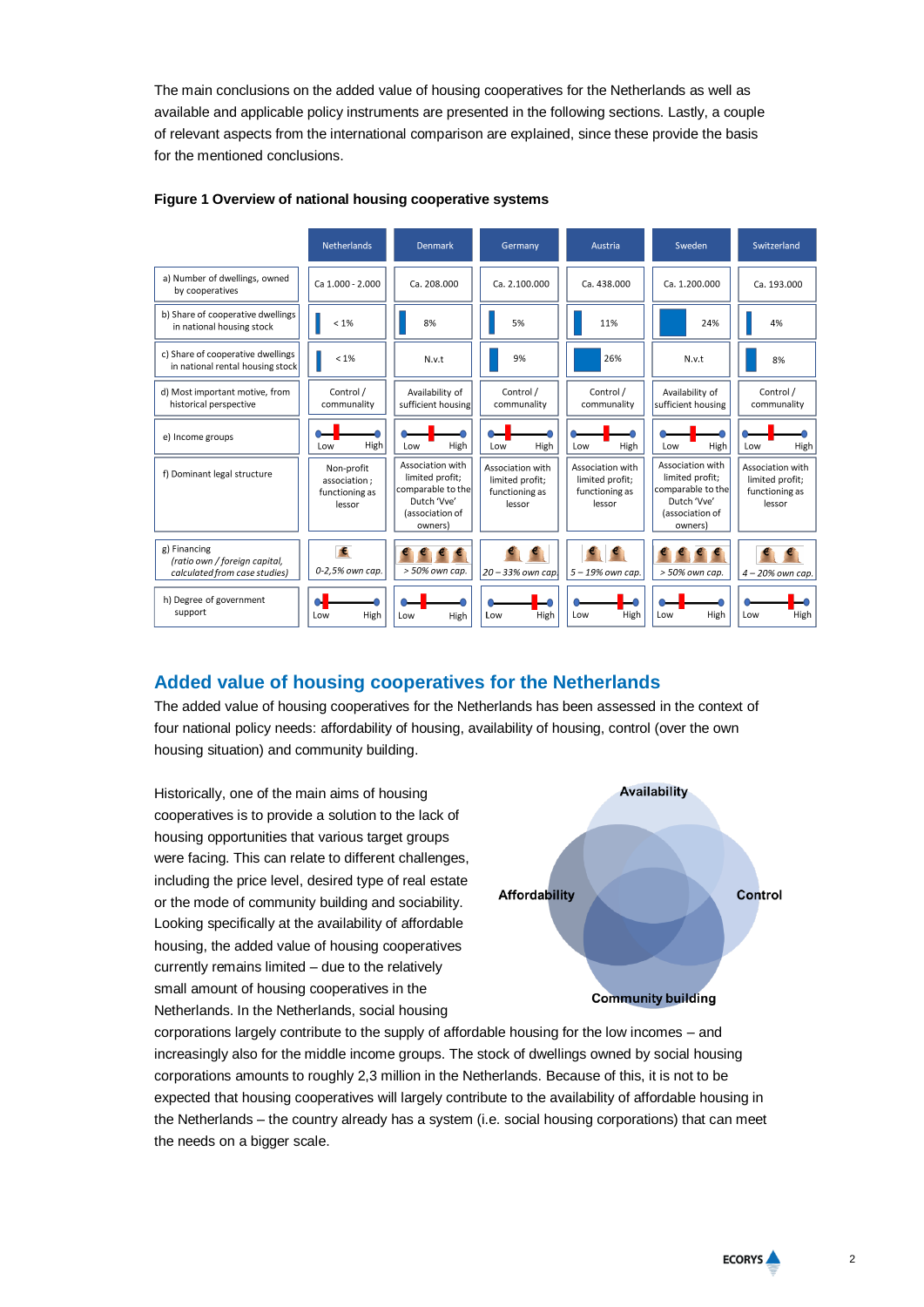The added value of housing cooperatives in the Dutch context can therefore be found mainly in the creation of communal housing as an answer to very specific local demands from groups of people. Demands (relating to amongst others the price level, sociability, sustainability and accessibility) that are not met sufficiently due to the scarcity of this type of housing, in which the members of the cooperative have full control over the real estate and living situation. In the investigated countries it can be observed that mainly the smaller cooperatives meet in this need. In the larger cooperatives the level of control and community building tends to be lower. For example, control tends to be limited to the general meeting of members or dependent on initiatives organised by the members themselves. The larger housing cooperatives abroad are comparable to the Dutch housing corporations – and specifically, those that used to be an association – more than the smaller scale housing cooperatives that really do have an added value in the field of control and community building.

The added value of housing cooperatives for the Dutch housing market appears to relate mostly to meeting the specific housing demands of target groups that are not effectively met in the existing housing market, and that are willing to take the responsibility within a cooperative structure. Here, mostly small scale initiatives are meant. If such smaller scale housing cooperatives would develop into larger scale cooperatives, that would result in the social housing corporation in the form of an association – which used to be common in the Netherlands. Besides, an autonomous development is that the Dutch social housing corporations are already moving towards more control and autonomy for their tenants since the revised Housing Act has entered into force. Tenants tend to have more say in new construction projects, renovation projects and in the management of the property.

## **Available and applicable policy instruments**

It has become clear in the research that various policy instruments are used in the investigated countries to facilitate and stimulate housing cooperatives. These instruments have been grouped in several categories: knowledge, legal, financial and fiscal. Most instruments can be found in the category 'financial'.

The research findings show that the majority of the policy instruments that are used in the various European countries are also used (to a small extent) in the Netherlands, or are in development. Examples include designation of land plots in favour of housing cooperatives, as well as selling (or leasing) land plots and real estate for prices below market level. This was found to be essential in several investigated European countries.

The most important policy instruments for the Dutch context are also financial. For example, access to financing appears to be something that requires improvement, both for housing cooperatives as a whole and individual members that are expected to bring own equity. Funds can play an effective role here, as well as banks that are familiar with the concept of housing cooperatives. On the fiscal side, there is the possibility of offering tax exemptions, such as the income tax privilege and national corporate tax exemption. This is not yet applied in the Netherlands.

The financing of housing cooperatives can also be improved by a larger own capital contribution of the cooperative's members. This could mean that the target group of housing cooperatives is extended to the middle income group or even higher income group. Middle incomes in the Netherlands are currently also facing limited availability of housing opportunities. In some countries, (a part of) the own contribution is returned in case of moving. This results in capital preservation or even accumulation, depending on national regulations.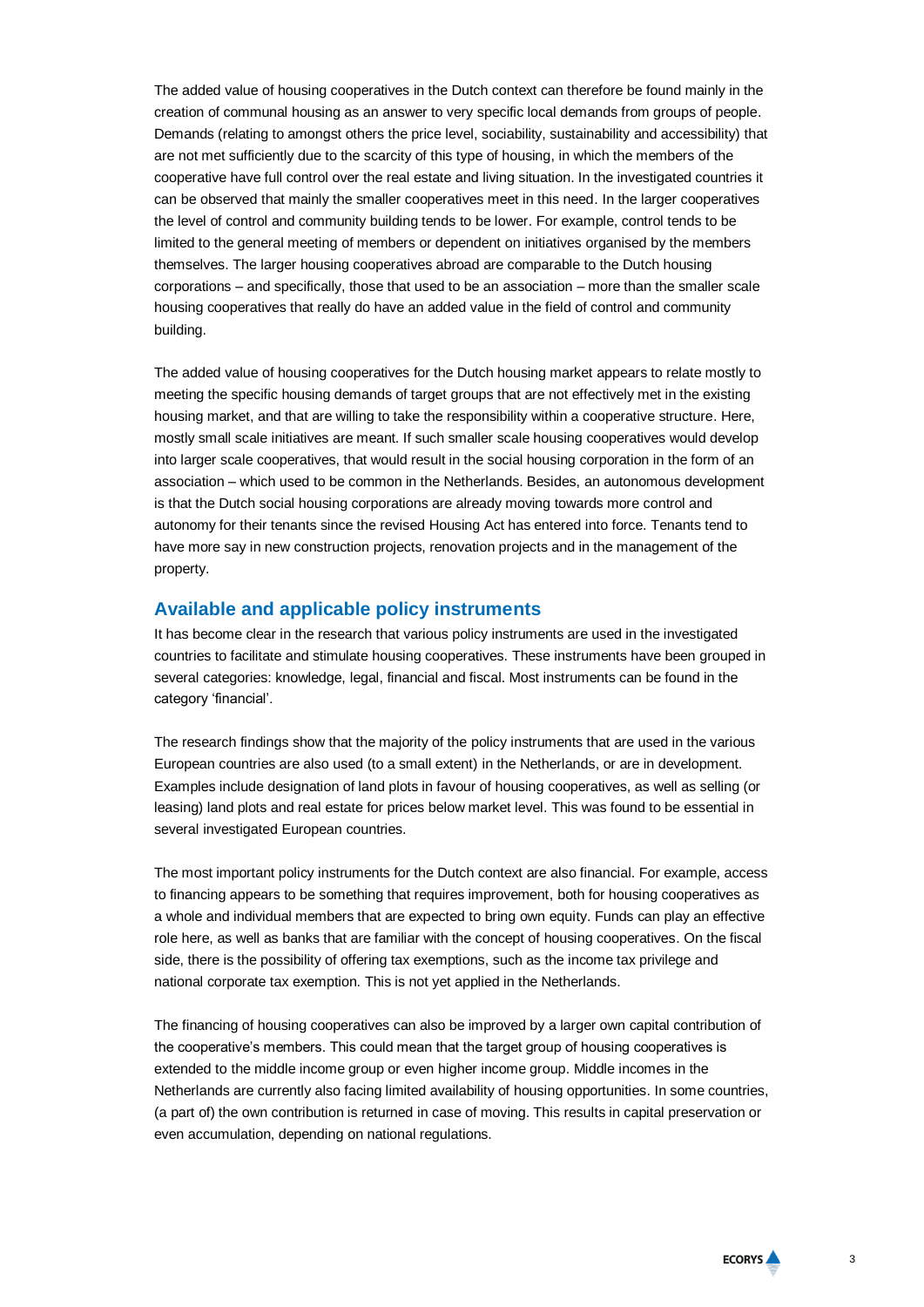The legal underpinning of housing cooperatives in specific or general legislation turns out to be paramount in the investigated countries. The legal base for housing cooperatives that are the result of new construction or acquisition of non-social housing real estate could be further strengthened. The current Housing Act is mainly aimed at housing cooperatives that acquire real estate from social housing corporations. However, there appears to be more demand for new-built housing stock among aspiring housing cooperatives in the Netherlands. Aspiring housing cooperatives that are aiming for new construction are facing a limited legal status and as such, a limited credibility towards investors.

## **Thematic elaboration**

#### **History of housing cooperatives**

Cooperative housing first emerged in the Netherlands with so-called cooperative housing associations. During the twentieth century, this form of housing gradually developed into the current social housing corporations: semi-public entities tasked with the provision of subsidised housing for the low incomes. As a result, the original housing cooperatives have disappeared almost entirely. The revised Housing Act (2015) again offers the legal basis for founding a housing cooperative.

Housing cooperatives also have a long history in the investigated European countries, often going back to the nineteenth century. The cooperative as communal self-organisation was – like in the Netherlands – mainly an answer to a lack of affordable housing and/or insufficient quality of the existing stock of dwellings for the working class and middle class. The communality would lead to lower costs, higher quality, more ownership and participation.

The development path of housing cooperatives differs in each of the investigated countries. In Austria, Germany and Switzerland, this has led to (often) large scale organisations whose appearance is somewhat comparable to the social housing corporations in the Netherlands. The Danish and Swedish situation is different, because the market mechanism has started to play a larger role after deregulation – the condominium, an intermediate segment between owneroccupied and rental housing, has emerged. In this form of housing, the own financial contribution of the members is relatively high compared to the other investigated countries; the target group increasingly consists of relatively higher income groups.

#### **Position of cooperatives in the housing market**

The (quantitative) contribution of cooperatives to the Dutch housing market is currently limited. An important explanation for this is the fact that most of the original housing associations developed into the contemporary social housing corporations. The market share of cooperatives in the other investigated countries is significantly greater, compared to the Netherlands (see figure 1). It however remains challenging to make a fair comparison due to the varying definitions of social housing in the investigated countries, as well as the different appearances of cooperatives and the alternative housing forms that are present in each of the countries. For example, the functioning of the Dutch social housing corporation, that used to be an association, is roughly comparable to that of the larger housing cooperatives in other countries.

#### **Target group(s) of housing cooperatives**

Cooperative housing can be regarded as possible solution for those target groups that face insufficient housing supply in the current market situation, as well as problems with affordability. Most cooperative housing stock is therefore meant for the lower and middle income class, with the general idea that these dwellings remain available for these groups, i.e. households with a low and middle income. Besides, there are housing cooperatives emerging that are founded by like-minded people, who are looking for sociability or a communal lifestyle centred around sustainability. In case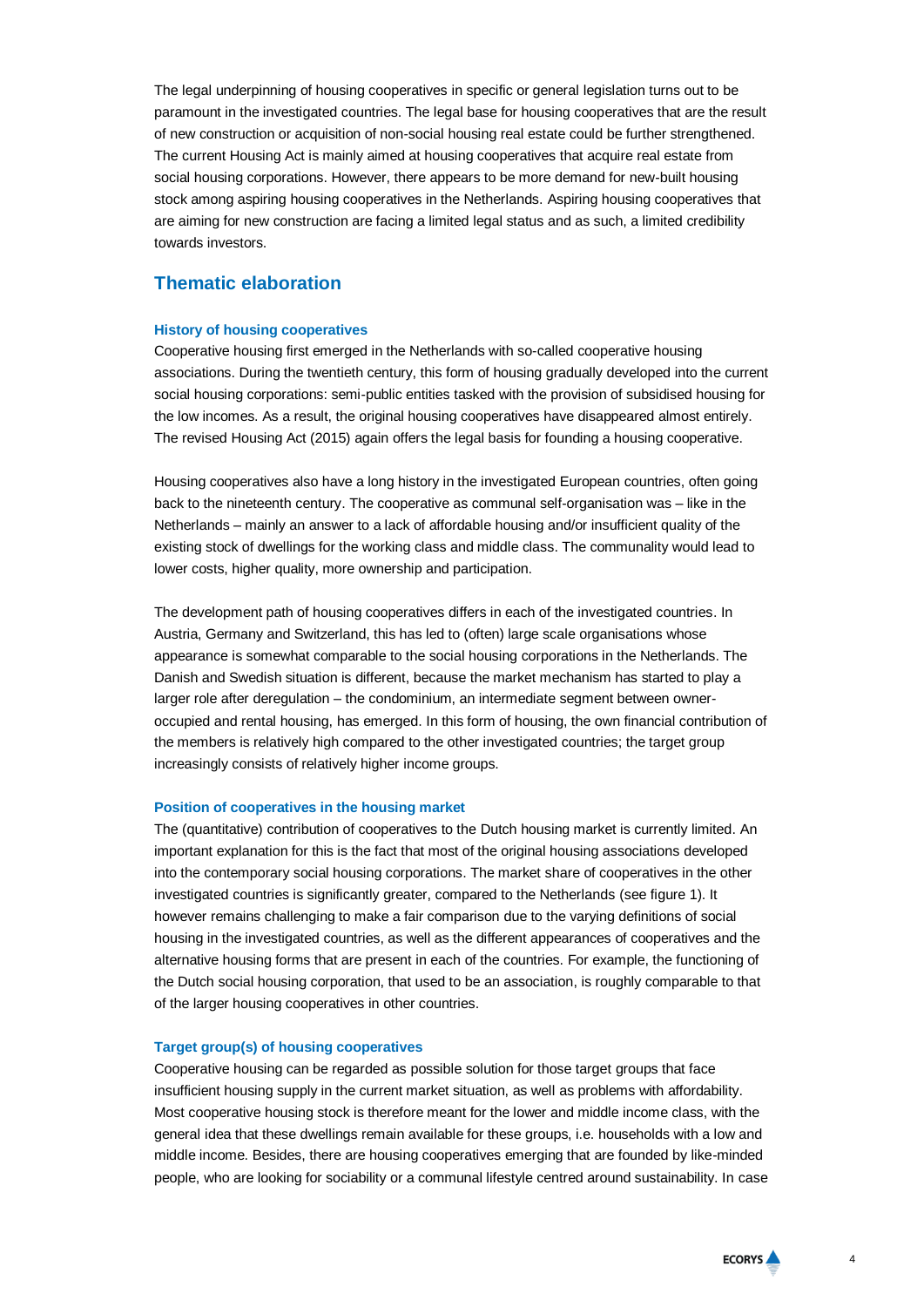a home becomes available within the cooperative, the cooperative can independently assign the home to the desired candidate based on co-opting or balloting. There are however additional requirements regarding the target group when the cooperative takes over real estate from a social housing corporation. These requirements are described in the revised Housing Act (2015).

Cooperative housing is mainly a form of housing for target groups that cannot find a satisfying solution in other segments of the housing market. In the light of availability and affordability of housing, the lower income class and middle income class are an important target group for housing cooperatives, but other target groups (such as higher income class or specific groups including older people) are sometimes also served depending on the country-specific context.

#### **Organisation of housing cooperatives**

Housing cooperatives are organised as an association in the Netherlands. The revised Housing Act (2015) defines a housing cooperative as 'an association with full legal capacity with the aim of enabling its members to independently manage and maintain the inhabited residential real estate and direct surroundings'. The revised Housing Act imposes that a housing cooperative which takes over real estate from a social housing corporation should be an association. The association should have an organisational structure in which members have control through the general meeting of members and can opt for the board of directors. If necessary or if desired, the cooperative can also install a supervisory board as supervisor. Besides this "Housing Act version" of the cooperative, there are also initiatives in the Netherlands outside the scope of the mentioned policy rule in the Housing Act that increasingly build new housing stock. This form of cooperative housing is less regulated and rooted in the Dutch legislation. Organisational structures are therefore less imposed for these cooperatives – which means that other legal forms can be chosen, such as the foundation or even a private limited liability company.

Housing cooperatives in the other investigated countries are usually organised likewise, as an association with members and a board of directors. When entering the cooperative, members have to pay a contribution fee in many of the investigated countries. The board of directors is also usually elected by the general meeting of members, in which each member can participate. Besides the management, there can be various commissions of groups for specific topics. Within various housing cooperatives, such as in Germany, the organisational structure has been extended with amongst others a supervisory board, especially in large 'Genossenschaften'.

One of the important topics for an existing housing cooperative is the allocation of homes within the cooperative. The level of control is however limited sometimes and usually dependent on legislations and regulations, comparable to the situation in the Netherlands with social housing corporations. For example, the housing cooperatives in Austria grew considerably throughout the years and became more institutionalised – which has led to a declining level of participation by the members, and less influence on the allocation of the homes.

#### **Legal framework for housing cooperatives**

Dutch housing cooperatives have to comply with the conditions as formulated in the revised Housing Act if the cooperative takes over real estate from a social housing corporation. In such case it is imposed, for example, that at least 50 percent of the cooperative's members are eligible for social housing (based on income). Other forms of housing cooperatives – such as those involved in new build construction – are not within the scope of the Housing Act and therefore less rooted in legislation. These cooperatives can benefit from the Dutch corporate law.

Housing cooperatives in the other investigated countries are rooted comparably in the national legislation and regulations, but different emphasis is visible in each country. In Denmark, Germany